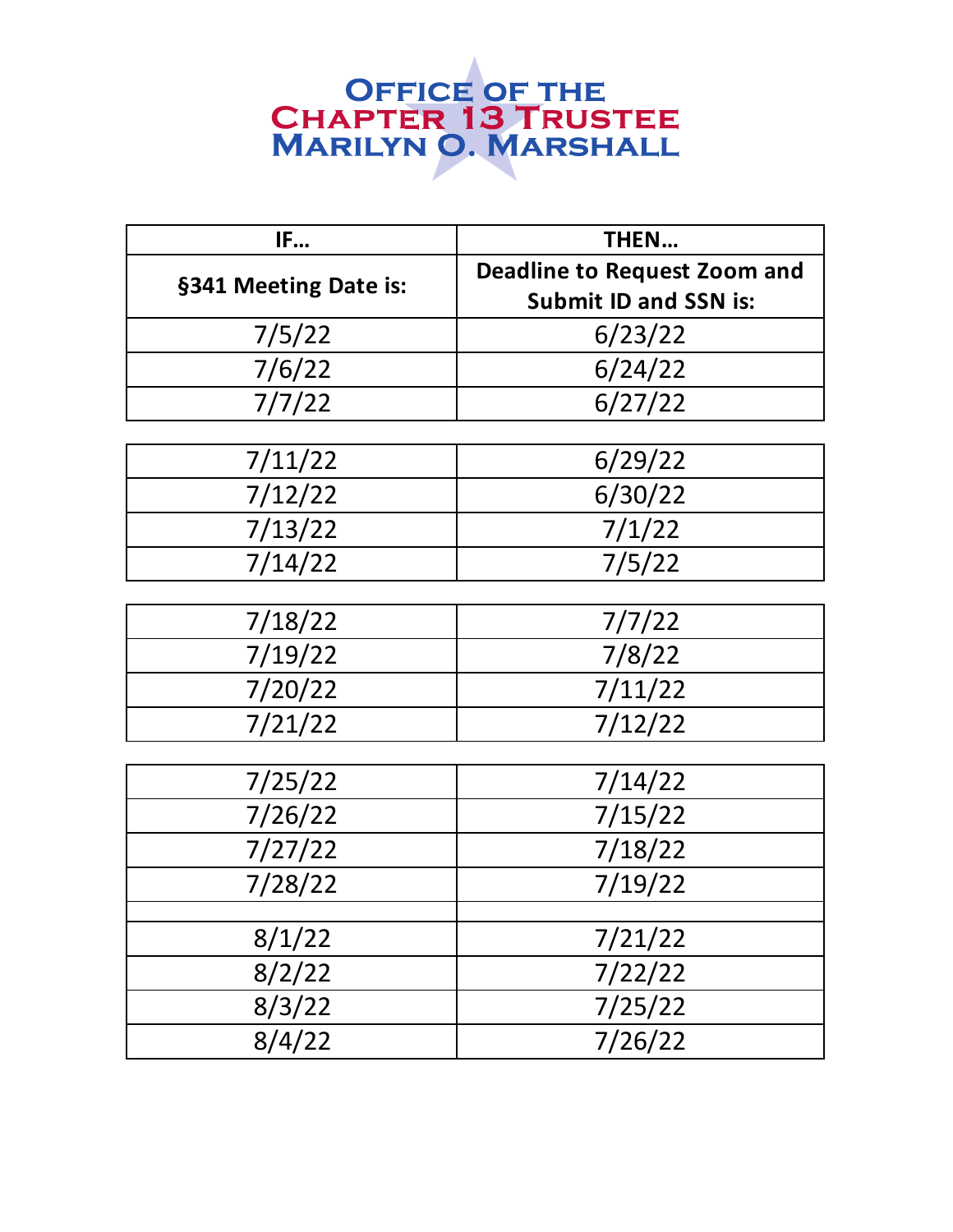| IF                    | <b>THEN</b>                         |
|-----------------------|-------------------------------------|
| §341 Meeting Date is: | <b>Deadline to Request Zoom and</b> |
|                       | <b>Submit ID and SSN is:</b>        |
|                       |                                     |
| 8/8/22                | 7/28/22                             |
| 8/9/22                | 7/29/22                             |
| 8/10/22               | 8/1/22                              |
| 8/11/22               | 8/2/22                              |
|                       |                                     |
| 8/15/22               | 8/4/22                              |
| 8/16/22               | 8/5/22                              |
| 8/17/22               | 8/8/22                              |
| 8/18/22               | 8/9/22                              |
|                       |                                     |
| 8/22/22               | 8/11/22                             |
| 8/23/22               | 8/12/22                             |
| 8/24/22               | 8/15/22                             |
| 8/25/22               | 8/16/22                             |
|                       |                                     |
| 8/29/22               | 8/18/22                             |
| 8/30/22               | 8/19/22                             |
| 8/31/22               | 8/22/22                             |
| 9/1/22                | 8/23/22                             |
|                       |                                     |
| 9/6/22                | 8/25/22                             |
| 9/7/22                | 8/26/22                             |
| 9/8/22                | 8/29/22                             |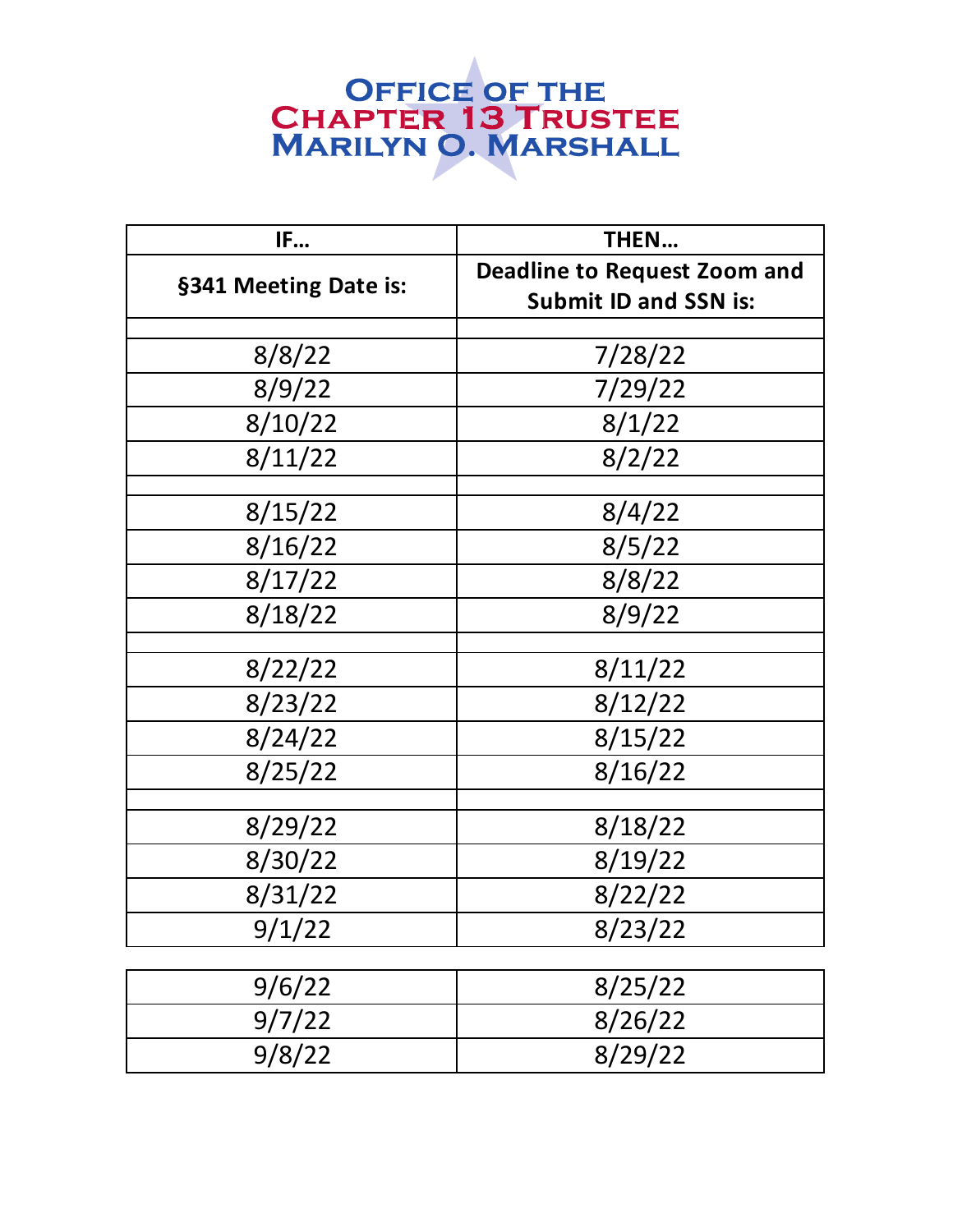| IF                    | THEN                                |
|-----------------------|-------------------------------------|
| §341 Meeting Date is: | <b>Deadline to Request Zoom and</b> |
|                       | <b>Submit ID and SSN is:</b>        |
| 9/12/22               | 8/31/22                             |
| 9/13/22               | 9/1/22                              |
| 9/14/22               | 9/2/22                              |
| 9/15/22               | 9/6/22                              |
| 9/19/22               | 9/8/22                              |
| 9/20/22               | 9/9/22                              |
| 9/21/22               | 9/12/22                             |
| 9/22/22               | 9/13/22                             |
|                       |                                     |
| 9/26/22               | 9/15/22                             |
| 9/27/22               | 9/16/22                             |
| 9/28/22               | 9/19/22                             |
| 9/29/22               | 9/20/22                             |
| 10/3/22               | 9/22/22                             |
| 10/4/22               | 9/23/22                             |
| 10/5/22               | 9/26/22                             |
| 10/6/22               | 9/27/22                             |
|                       |                                     |
| 10/11/22              | 9/29/22                             |
| 10/12/22              | 9/30/22                             |
| 10/13/22              | 10/3/22                             |